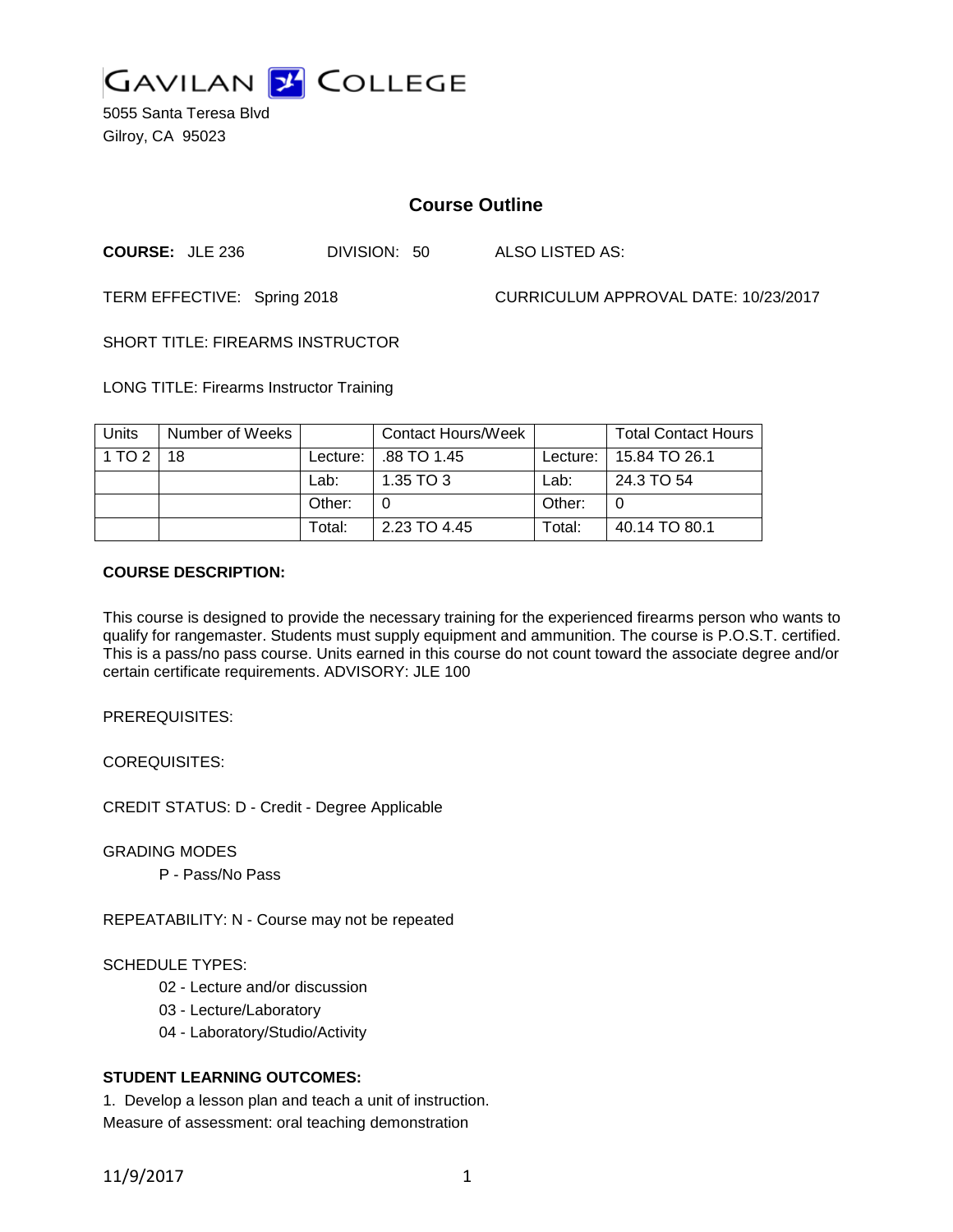2. List range safety rules and describe the basic techniques of shooting.

Measure of assessment: written exam, role play

3. Demonstrate proper use of a handgun, rifle and shotgun on the range and apply all firearms principles learned in class to the range activities.

Measure of assessment: performance and demonstration

4. Verbally give commands running the range with dry and live fire.

Measure of assessment: project, performance

5. Recognize and apply various adult learning strategies and utilize effective ways of training, teaching, and communicating.

Measure of assessment: performance, demonstration

### **CONTENT, STUDENT PERFORMANCE OBJECTIVES, OUT-OF-CLASS ASSIGNMENTS**

Curriculum Approval Date: 10/23/2017

2 Hours

CONTENT: I. REGISTRATION / INTRODUCTIONS

- A. Registration and Materials Distribution
- B. Instructors

1.

Instructor Introductions

- 2. Background and Qualifications
- C. Students Introduction Activity (Required)
- 1. Student Introductions

2. Class

Photo

- D. Goals and objectives of the course
- 1. Not a ?how to shoot? school
- 2. Instructor and evaluator development emphasis to train shooting

STUDENT

PERFORMANCE OBJECTIVES (SPO): Identify the role of the range master

OUT-OF-CLASS ASSIGNMENTS: Reading assignment

2 Hours

CONTENT:

- II. RANGE SAFETY AND RANGE RULES
- A. Range Rules and

**Regulations** 

- 1. Handout #1: Range Rules Sheet
- 2. General Rules and Range Specific Information
- B. Responsibilities of the Range Master
- 1. Physical Safety Inspection of the Range
- 2. Unauthorized persons
- 3. Physical hazards
- 4. Physical presence required

5.

Weapons and ammunitions checked

- 6. Eye and ear protection equipment
- C. Classroom Handling of Weapons
- 1. No loaded weapons in the

classroom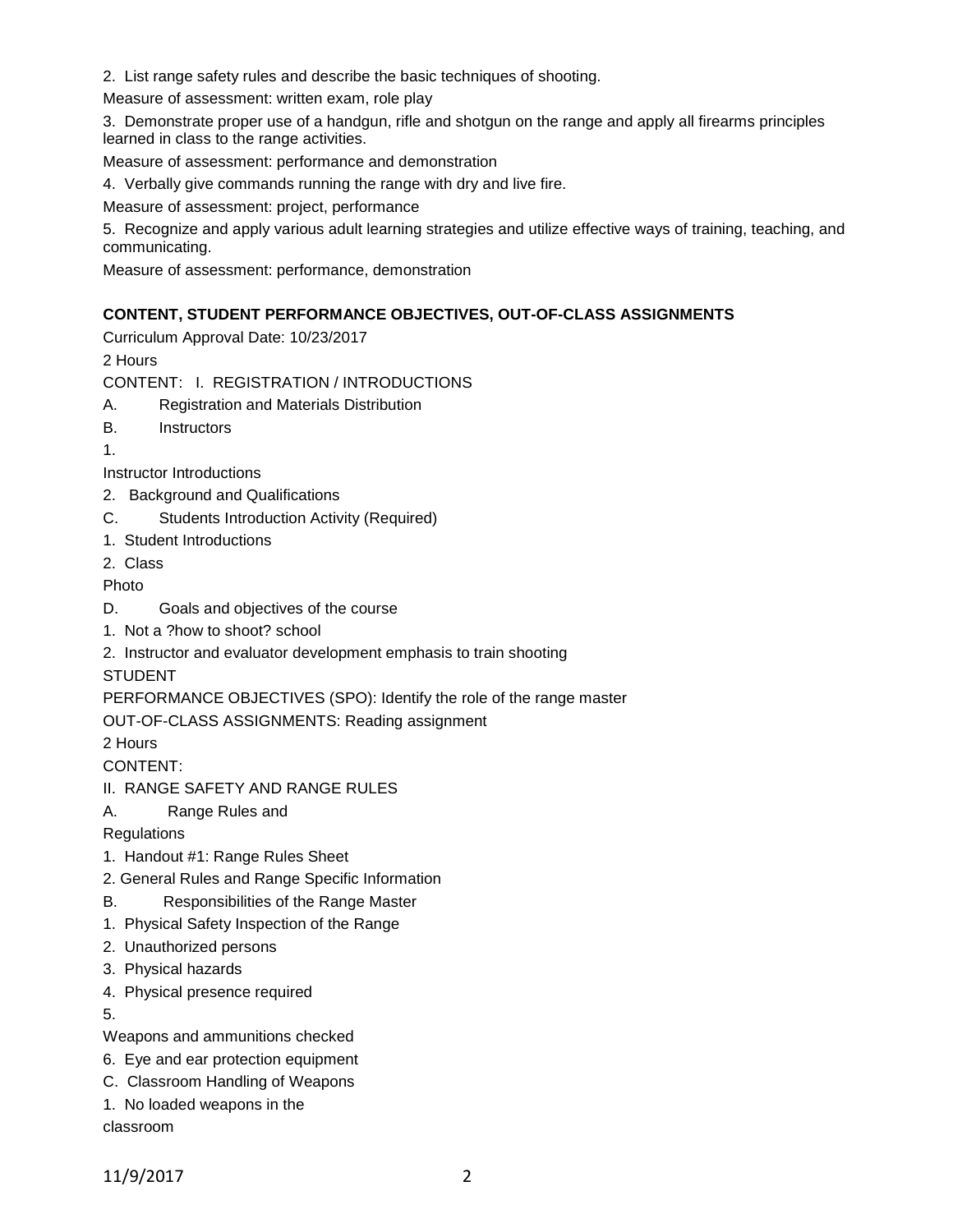- 2. Instructor entry inspections
- 3. Weapons handling limited to instruction
- 4. Weapons displayed or used in instruction

D.

- Range House Handling of Weapons
- 1. Under direction of the Range Master
- 2. Weapons will be holstered, uncased, cleaned, loaded and unloaded

where and when designated

- E. Home Firearms Safety
- 1. Handout #2: Laws Regarding Firearms Security
- 2. Security vs. Accessibility
- 3.

Home Security Devices and Techniques

- F. Health Issues
- 1. Lead poisoning
- 2. Common precautions at home and on the Range

SPO: Apply rules of safety

responsibilities of becoming a range master

OUT-OF-CLASS ASSIGNMENTS: Reading assignment

4 Hours

CONTENT:

- III. SHOOTING PRE-TEST
- A. Required Exercise to complete the Firearms

Instructor Course

- 1. Student(s) failing to meet minimum score will not be allowed
- to complete the course
- 2. Used
- to determine level of ability prior to training
- 3. Qualification follows FBI Bull's-eye Course
- 4. Weapons and ammunition inspection
- B. Description of the Shooting Pre-Test Course
- 1. Slow Fire Phase
- 2. Timed Fire Phase
- 3. Rapid Fire Phase
- 4. Minimum Qualification

SPO: Demonstrate minimum shooting score to continue course.

OUT-OF-CLASS ASSIGNMENTS: Cleaning and inspection of weapon

5 Hours

CONTENT:

IV. HANDGUN

NOMENCLATURE, CARE, CLEANING AND MAINTENANCE

- A. Revolver
- 1. Nomenclature
- 2. Breakdown
- 3. Cleaning
- B. Semi-automatic Pistol
- 1. Nomenclature
- 2. Breakdown
- 11/9/2017 3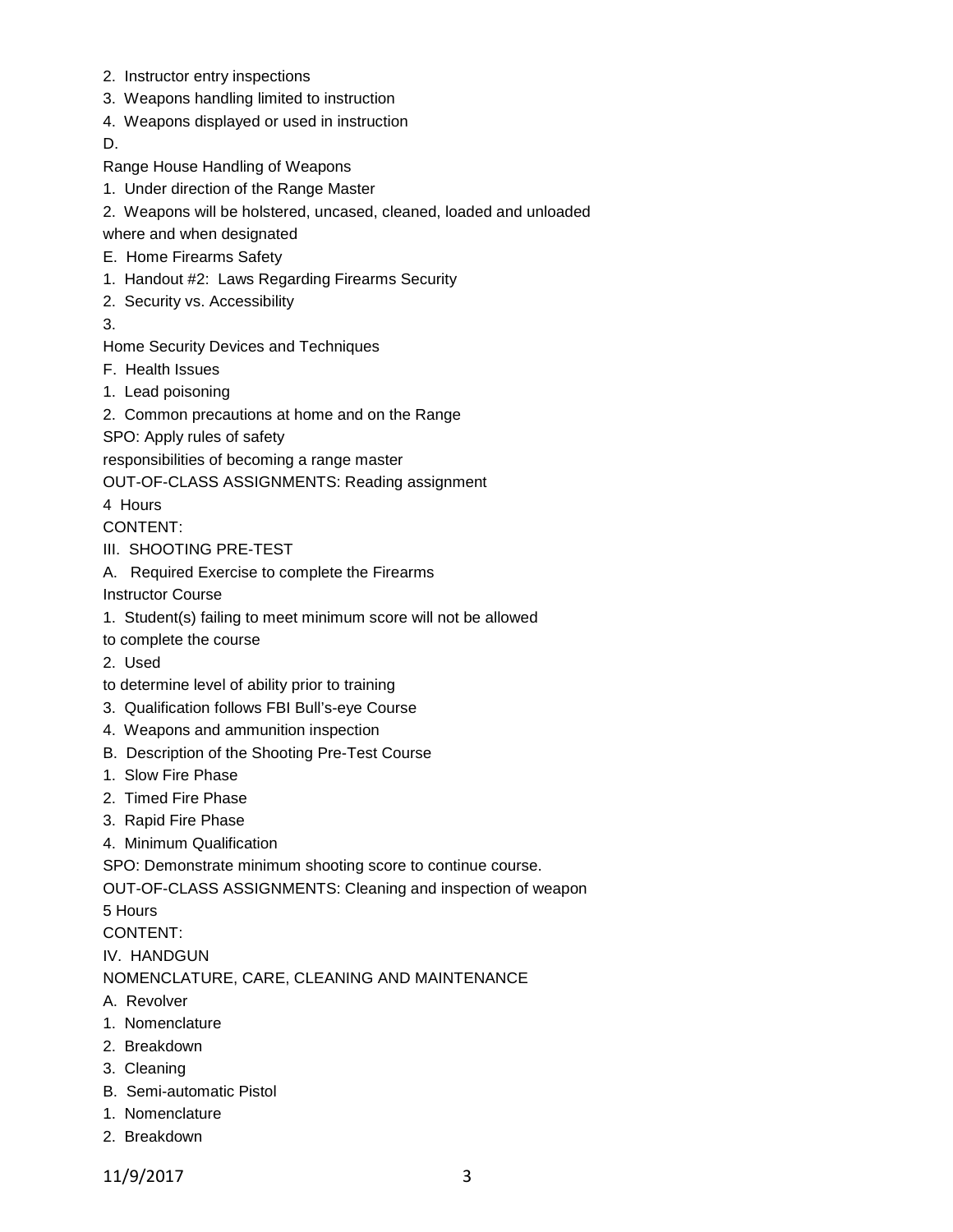- 3. Cleaning
- C. Maintenance and Care of Weaponry
- D. And ?repair?

SPO: Demonstrate knowledge of proper maintenance of weaponry

OUT-OF-CLASS ASSIGNMENTS: Practice breakdown and cleaning of weapon

3 Hours

CONTENT:

V. RANGE FIRST AID FOR

## INSTRUCTORS

SPO: Choose proper technique of first aid when applicable

OUT-OF-CLASS ASSIGNMENTS: reading assignment with review of First Aid instructions

4 Hours

CONTENT:

VI. SHOOTING FUNDAMENTALS

LECTURE

- A. Foundation of Good Shooting
- 1. Consistent weapon performance
- 2. Consistent ammunition performance
- 3.
- Consistent shooter performance
- B. Target Shooting vs. Combat Shooting
- 1. Balance between speed and accuracy
- 2. Shot accountability
- C. Types of Paper Targets
- 1. Purpose and Uses
- 2. Economic Considerations
- 3. Backings
- D. Steel Reactive Targets
- 1. Background
- 2. Setback Distance
- 3. Target Slicking
- 4. Target Placement

5.

- Target Inspection
- 6. Firing Line Safety/Shooter Protection
- 7. Ammunition Considerations
- C. Fundamentals
- 1.

# **Stance**

- 2. Grip
- 3. Sight Alignment
- 4. Sight Picture
- 5. Trigger Control
- 6.

# Breathing

- 7. Follow-through
- D. Bulls Eye Shooting
- 1. Why Bull's-eye Training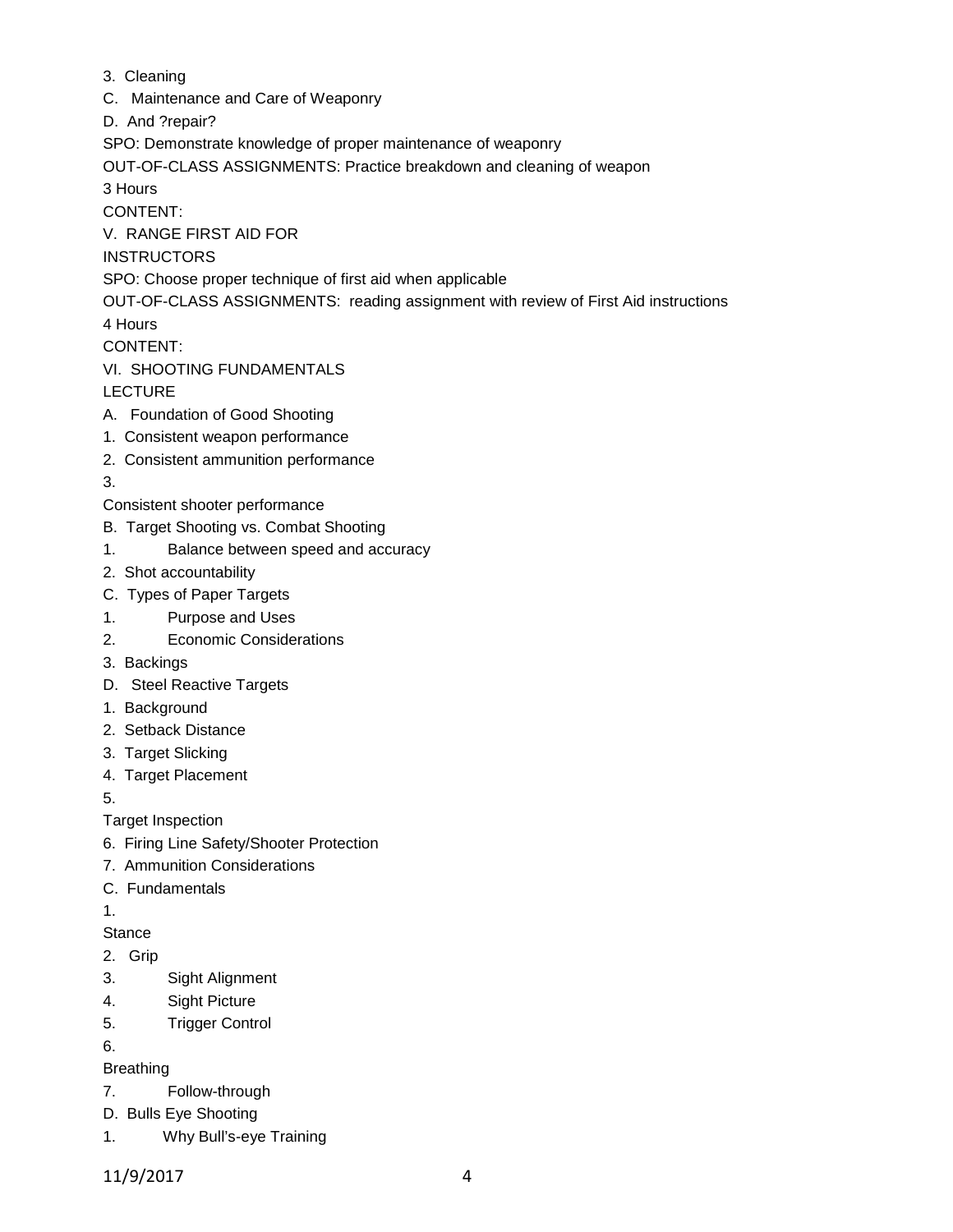- 2. Bull's-eye shooting on range
- E. Bull's-eye target for score
- 1. Determine increase in ability
- 2. Discovery of shooting problems and correction
- F. Practice Exercise on

Bull's-eye Targets

1. Working on Score Improvement

2. Shot evaluation

SPO: Identify between target shooting and combat shooting

OUT-OF-CLASS ASSIGNMENTS: Practice

Bull's-eye target shooting to improve score

4 Hours

CONTENT:

### VII. RANGE, TOWER AND LINE OPERATIONS LECTURE

- A. How to run a Firing Line
- 1. Range Master Duties
- 2. Equipment Preparation
- 3. Safety Hazard Violations
- B. Range Commands
	- 1. Target Range
	- 2. Combat Range
- C. Range Operation Required

Practical Exercises

1. Each student will verbally give commands running the range

with dry and live fire

SPO: Define the Range Masters duties of a

Range Operation Exercise

OUT-OF-CLASS ASSIGNMENTS: Make an action plan of how to run a firing line

7 Hours

CONTENT:

VIII. INSTRUCTOR DEVELOPMENT

A Introduction

1 Instructor must develop and maintain positive interpersonal

communication skills with their students

2. Instructors are expected to recognize

and apply various adult

learning strategies and to utilize effective ways of training,

teaching, and communicating

B. Discuss

Reasons For Developing Positive Communication Skills, To Include:

1. Better interpersonal and professional relationships

2. Job

satisfaction/success and reputation

- 3. Professional and personal safety/liability
- 4. Reduces stress
- 5. Enhances ability to reach goals
- 6. Establishes rapport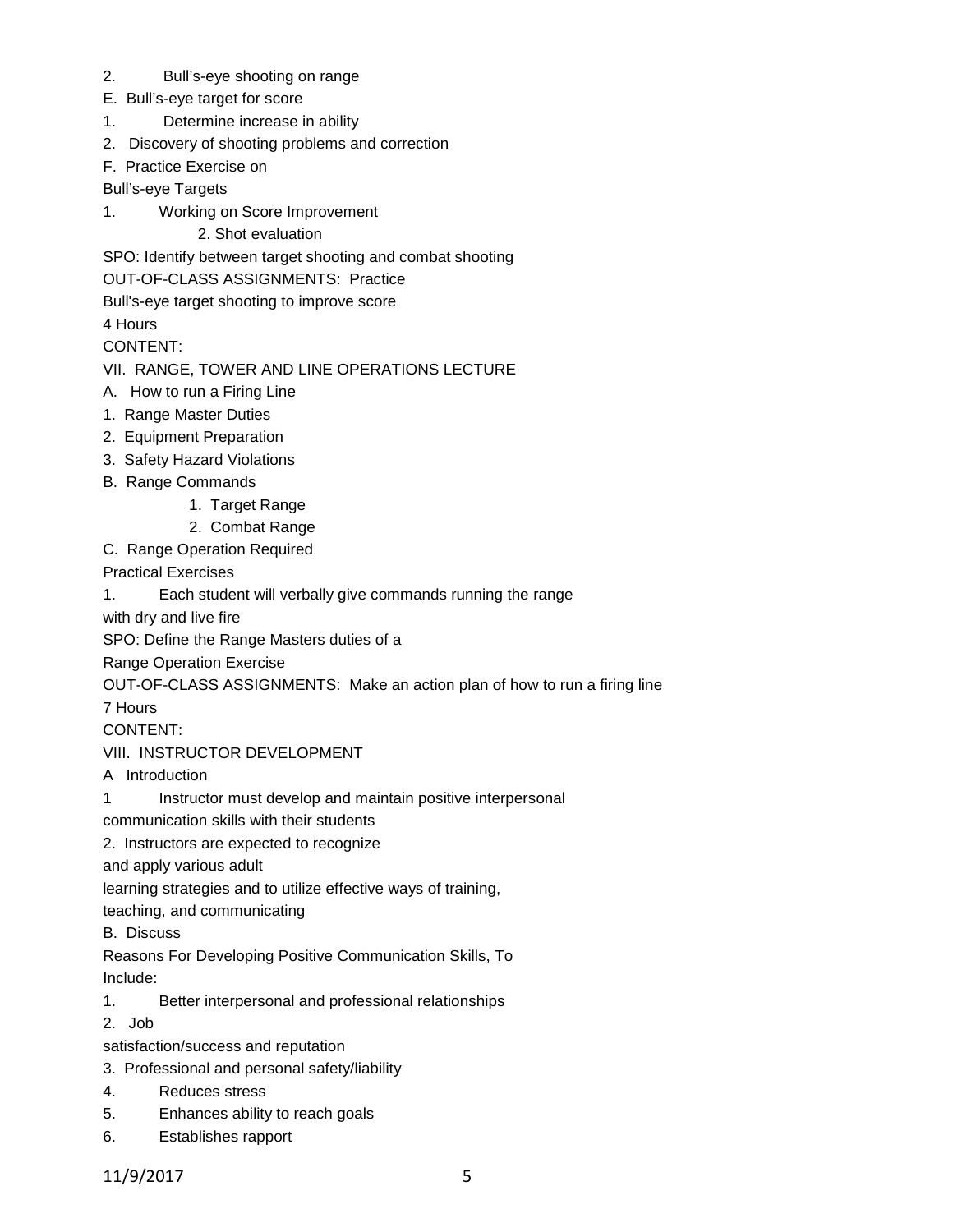C. Identify The Basic Components Of The Communication Process, Including:

- 1. Sender of the message
- 2. Receiver of the message
- 3. The message itself
- 4. Context of the message
- 5. The channel used to convey the message
- 6. Noise and filters (both the senders and receivers)
- 7. Feedback on the message
- D. Recognize The Communication Skills Needed To Deliver Effective
- Training, Including:
- 1. Verbal and non-verbal
- 2. Effective active listening
- 3. Recognizing and overcoming barriers to

communication

- E. Identify And Explain Components Of Effective Training, Including:
- 1. Instructor qualities
- 2. Presentation skills
- 3. Teaching/Training styles
- 4. Teaching/Training aids
- 5. Training plans
- F. Compare And Contrast The Elements Of Student-Centered Vs.

Teacher-Centered

Learning, Using The RIDEM Acronym

- 1. Student Centered
- 2. Instructor Centered
- 3. RIDEM Theory

utilizing the Handout #3 entitled ?RIDEM Article

and RIDEM Checklist?

G. Analyze Adult Learning Styles (E.G. Visual, Auditory, And Kinesthetic)

And Learning Domains (E.G. Affective, Cognitive, And Psychomotor)

And How They Impact The Learning Process

1. Learning Styles as introduced by the REQUIRED

VIEWING of

POST ?Trainee Learning Styles Scenario Video?

2. Learning Domains with Handout #4 ?perceptual Learning

Styles?

- 3. Adult Learning Concepts
- H. Discuss Other Factors Or Issues That May Impact The Learning

Process

1.

- Learning Environment
- 2. Student Factors
- 3. Other outside factors

I. Identify And Explain Qualities Of Successful Teachers, Which May Include:

- 1. Caring/Passion
- 2 Knowledge (Subject Matter Expert/Resource)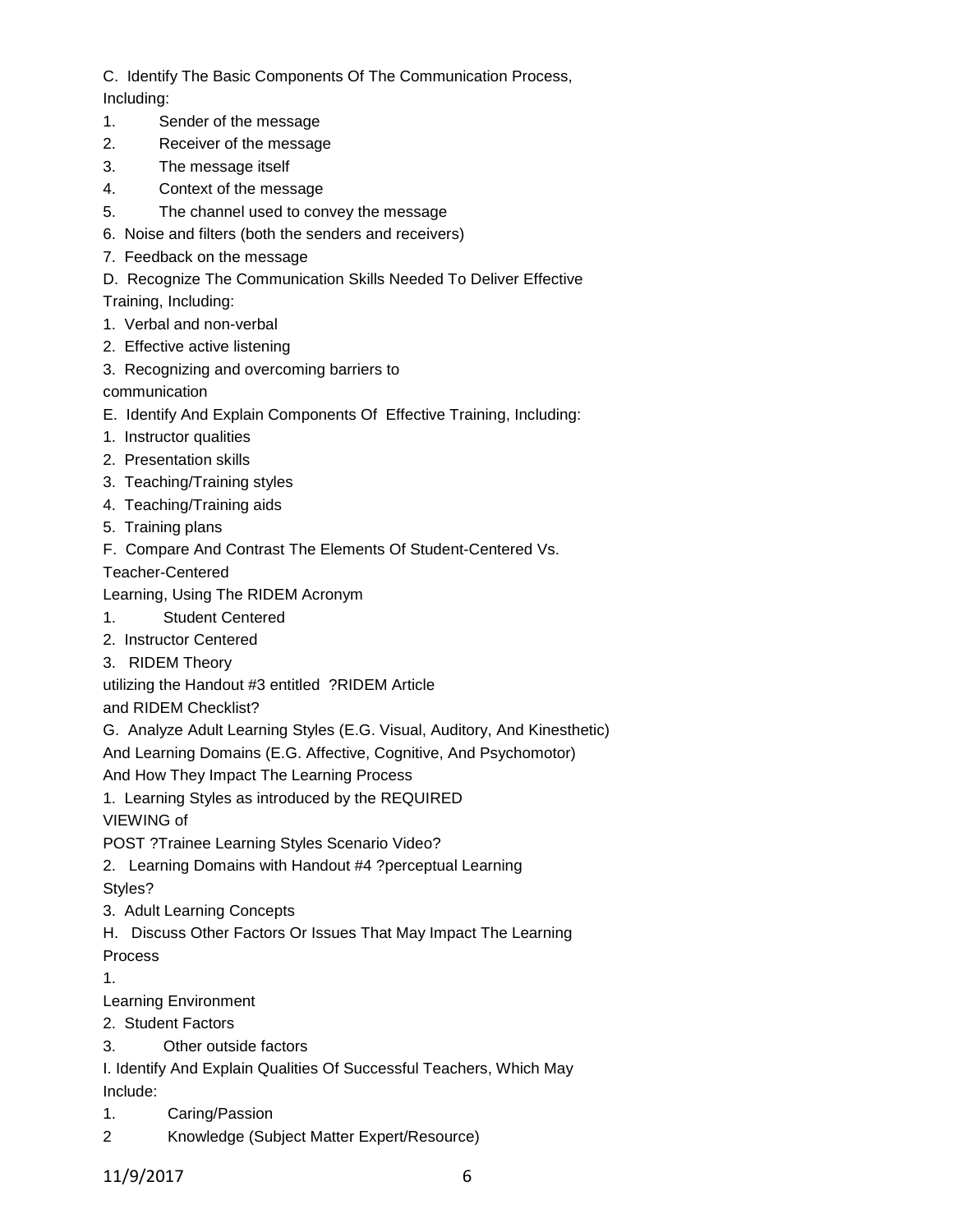3. Skill as exampled by the Handout #5 ?Good

- Teaching?
- 4. Motivation
- 5. Focused on values
- 6. Analyze Personal Strengths And Weaknesses As A Trainer

7. REQUIRED EXERCISE to develop a training plan concerning an

aspect of firearms instruction using a common instructional design method,

which may include:

- 1. Access performance in the Instruction Game Exercise
- 2. Introduction (Performance objectives are explained)
- 3. Presentation (Impart the new knowledge or skill)
- 4. Application (Opportunity to put new knowledge or skill to use)
- 5. Test (Evaluation of progress ? holds the learner accountable)
- 6. Utilize and add to discussions the Handout #6: ?Selecting
- a Delivery Strategy?
- 7. Develop Learning Activities
- 8. Create Useful Training And Instructional Aids

SPO: Identify and explain qualities

of successful teachers and other factors or issues that may impact the learning process.

OUT-OF-CLASS ASSIGNMENTS: Develop a training plan concerning an aspect of firearms instruction using a common

instructional design method.

1 Hours

CONTENT:

- IX. LESSON PLANNING EXERCICE
- A. Required Exercise for Day 10: The students will prepare an outline of a

pertinent

?firearms instruction ? topic for final presentation at the

conclusion of the course.

1. Topics will be chosen from the ?List of Topics? (Handout #7)

Finished

outline due in class at the start of Day 5.

- 2. Topics will not be duplicative and not ?team? presented
- B. Use of IPAT or

similar presentation guideline.

C. Format will be basis for student's presentation during the last day of

course

1. Presentation to be at least 15

minutes in length

- 2. Presentation to include safety considerations
- 3. Goals and objectives of lesson to be clearly stated

4.

Written evaluations from other students will be utilized

SPO: Construct lesson plans and develop learning activities

OUT-OF-CLASS ASSIGNMENTS: Prepare an outline of a pertinent "firearms instruction"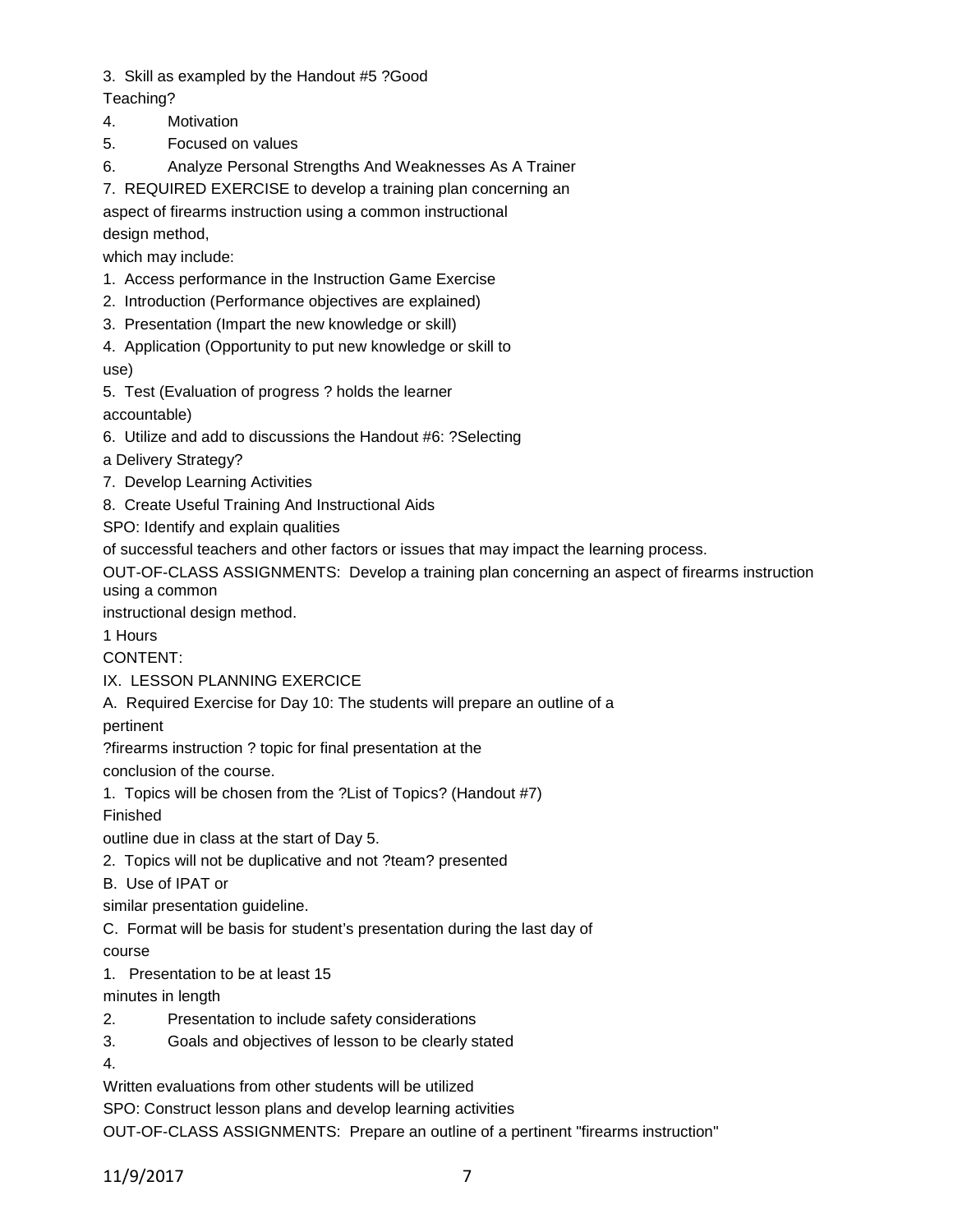topic for final presentation at the conclusion of the course.

4 Hours

CONTENT:

- X. HANDGUN SHOOTING LECTURE AND PRATICALS FOR THE RANGE
	- A. Position Shooting
- 1. Prone
- 2. Kneeling
- 3. Standing
- 4. Long range handgun
- B. Loading Techniques
- C. Pistol Exercises
- 1. Positions and

**Commands** 

- 2. Loading Commands
- 3. Firing Line Practice
- D. Use of ?Red Handle? weapons and dry firing techniques

1.

- Deactivated or ?Red Handle? Weapons
- 2. How to use them
- E. Dry Firing Safety
- 1. Never with live rounds loaded
- 2. Use of Deactivated or Red Handle Weapons is highly

recommended

3. Use of a live weapon should be supervised and always double

cleared

- 4. Basic Safety Review ?Three Major Rules?
- 5. Slow, repetitive consistent, form-centered practice
- F. Dry Fire Weapons Handling
- 1. Holstering and Un-holstering practice (note ? this is not a ?draw?

drill?)

- 2. Safety Check Drill
- 3 Loading Drill
- 4. Sight Acquisition Drills
- 5. Trigger Control Drills
- G. Stress Courses
- 1. Purpose of the Stress Shooting Course
- 2. Shooting Courses

SPO: Demonstrate techniques for loading and unloading firearm, assembly and disassembly of weapon and utilizing drills to achieve skills.

OUT-OF-CLASS ASSIGNMENTS: Practice

loading and unloading of weapon and holstering and un- holstering drills.

2 Hours

CONTENT:

XI. COMMON SHOOTING ERRORS

A. Instructor Requirements and the Performance Challenged Student

- 1. Observe
- 2. Detect
- 3. Explain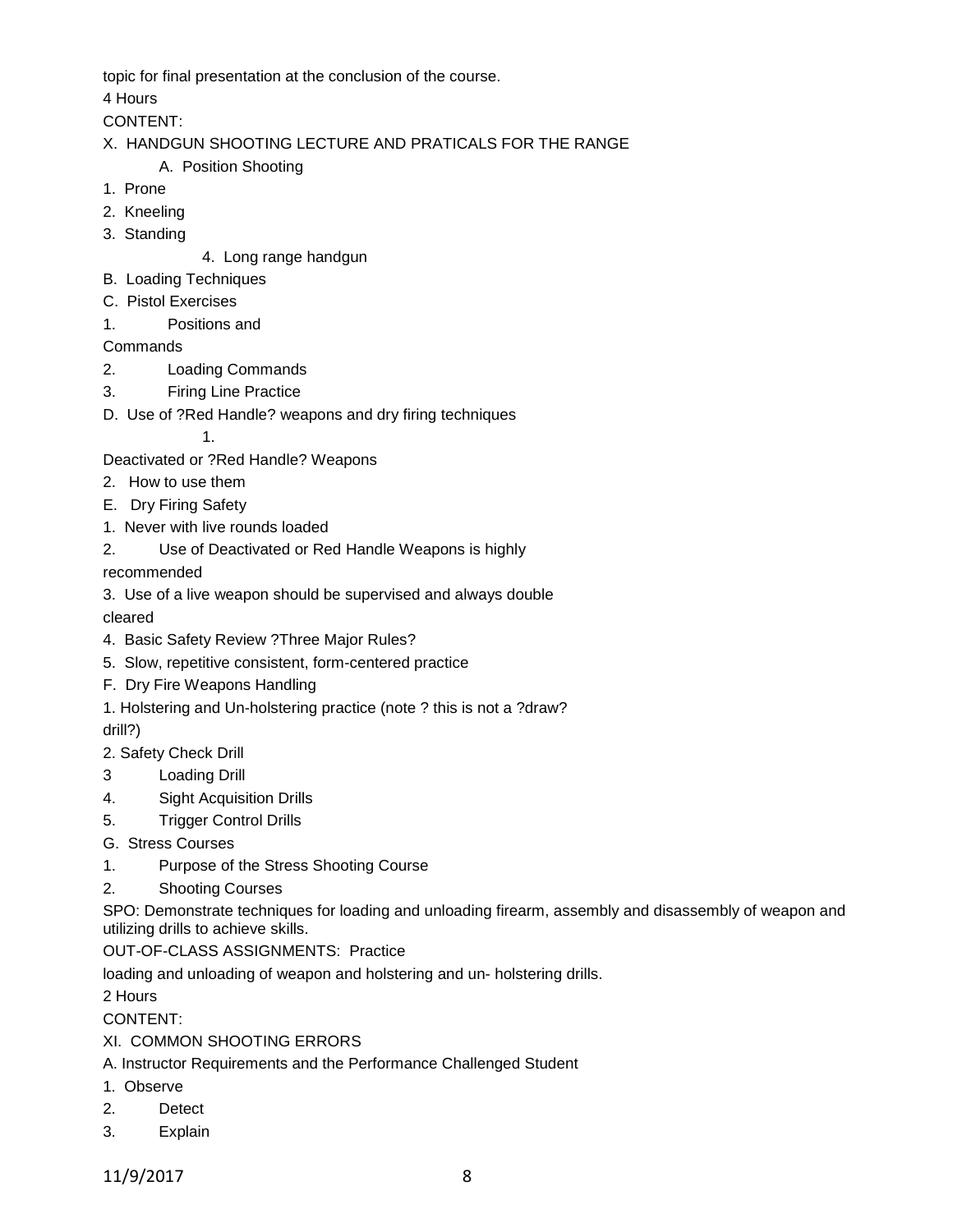- 4. Correct
- B. Most Common Marksmanship Errors
- 1. Anticipation
- 2. Trigger Control
- 3. Framing the Shot
- 4. Sight Focus
- 5. Follow Through
- 6. Grip
- 7. Sight
- Alignment
- 8. Sight Picture
- 9. Breaking the Wrist

SPO: Analyze the most common marksmanship errors and how as an instructor to correct .

OUT-OF-CLASS

ASSIGNMENTS: Review handout regarding shooting errors

2 Hours

CONTENT:

## XII. TARGET ANALYSIS AND STUDENT SHOOTING ISSUES

- A. Using clues from the target
- 1.

Observe, detect, explain, correct

- 2. Potential Causes
- 3. Multiple Issues
- B. Right and Left Handed Shooters
- 1.
- Differences in shot placement and evaluation
- C. Exercises and Examples Target Analysis Practical Exercise

# Two relays of 30 round bull's-eye course, with alternate

relay

conducting target analysis.

- 1. Physical Problems
- 2. Mental Problems
- B. Evidence of Issues
- 1. Shots High on Target
- 2. Shots Left on Target
- 3. Shots Right on Target
- 4. Shots Low on Target

5.

Shots Scattered on Target

SPO: Recognize a student's shooting issue and be able to correct error

OUT-OF-CLASS ASSIGNMENTS: Reading assignment

1 Hours

CONTENT:

XIII. FIREARMS LEGAL ISSUES AND USE

OF FORCE

- A. Deadly Force
- 1. Legal aspects and cases
- B. Moral Aspects Facilitated Discussion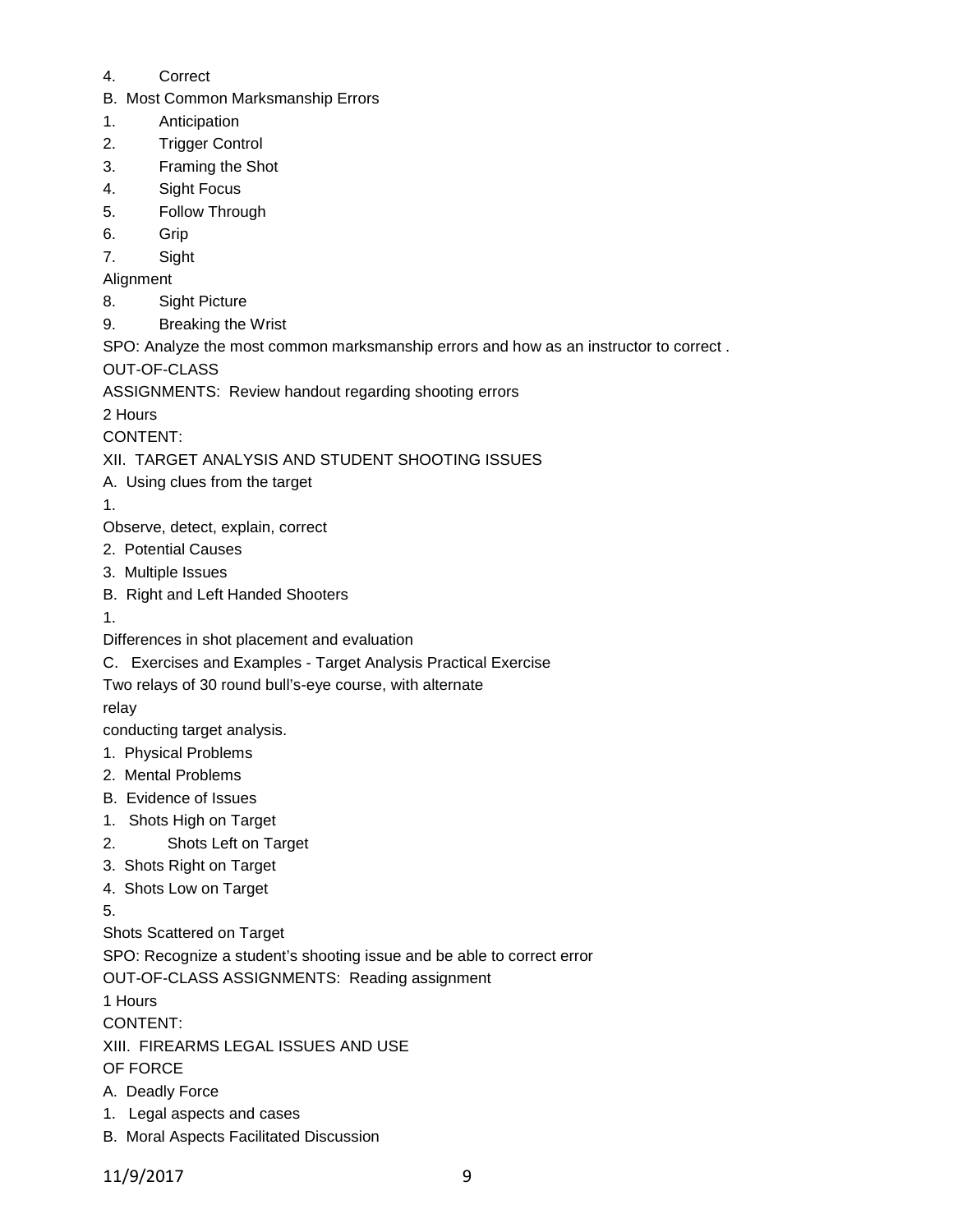- C. Department Policy
- 1. Officers must know and follow their department policy.
- 2. Failure to follow department policy can lead to civil and

administrative liability.

- 3. Warning shots
- 4. Moving vehicles.
- 5. Juveniles.
- 6. Non-violent fleeing felons
- 7. Shooting from a moving

vehicle

- D. Civil Liability
- 1. State
- 2. Federal
- 3. Vicarious Liability

SPO: Identify the proper Use of Force

techniques/skill needed for an arrest during role play exercises.

```
OUT-OF-CLASS ASSIGNMENTS: Review department's policy on Use of Force
```
7 Hours

CONTENT:

# XVI. SHOTGUN FUNDAMENTALS AND ADVANCED

**SHOTGUN** 

- A. Fundamentals of Shotgun
- 1. Nomenclature
- 3. Position of Weapon
- 4. Grip
- 5.
- Loading and Cycling Drills Position of Weapon
- 6. Sight Alignment and Point Shooting
- 7. Trigger Control
- B. Shotgun Maintenance/Cleaning
- C. Shotgun Ballistics
- 1. Long Range
- 2. Short Range
- D. Slings
- 1. How to Use

2.

- Transitioning to Handguns
	- 3 Combat Shotgun
- E. Shooting Positions
- 1. Standing
- 2. Kneeling
- 3. Prone
- F. FBI Shotgun Qualification Course
- 1. 50-yard 30 seconds 2 Rounds Slug
- 2. 25-yard 45 seconds, 5 Rounds Slug
- 3. 15-yard 4 rounds
- Slug
- 4. 7-yard Line Stage 5 Rounds .00 Buck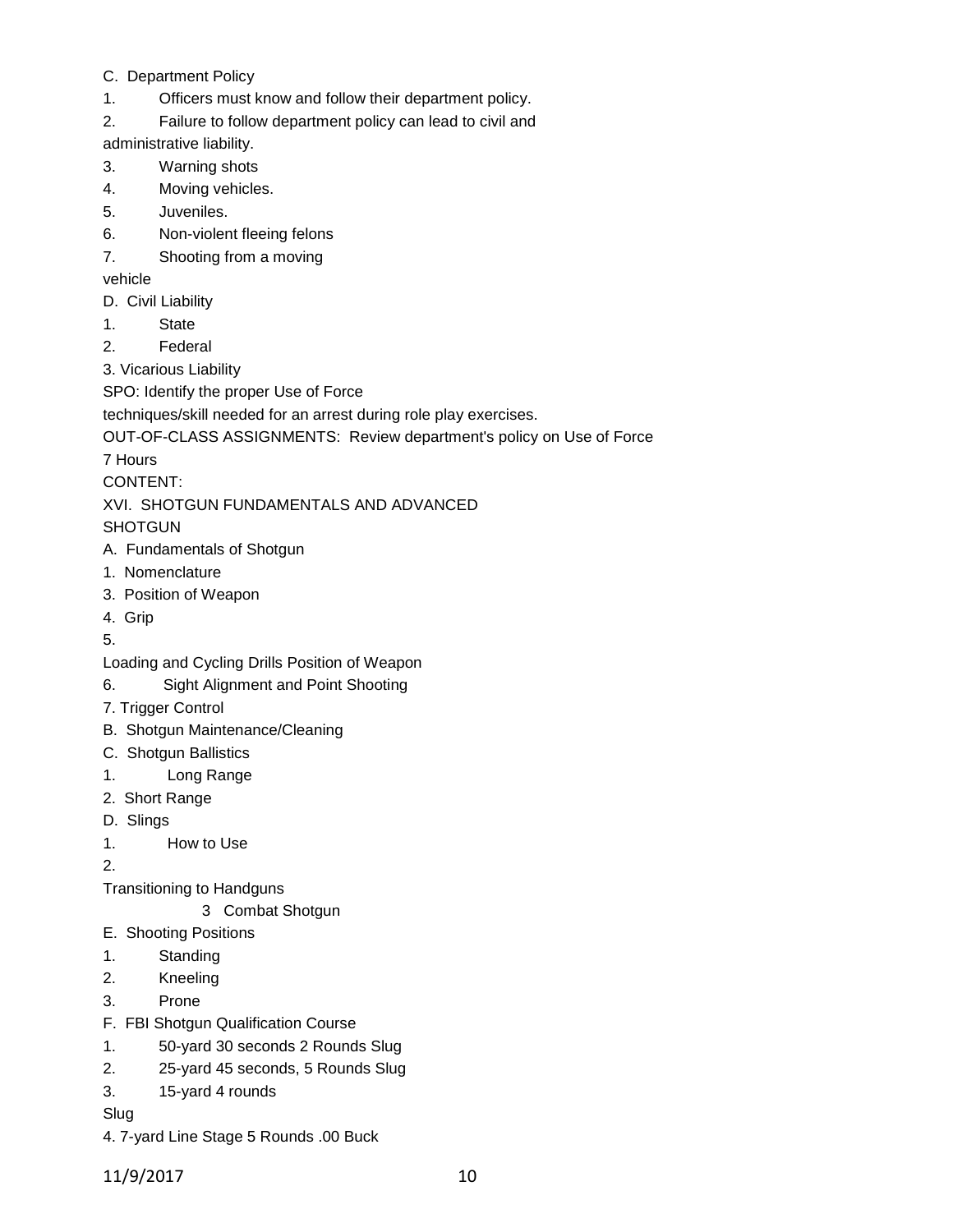5. Successful completion is 80 out of 100

SPO: Demonstrate proper shotgun maintenance/cleaning

procedures

OUT-OF-CLASS ASSIGNMENTS: Cleaning and maintenance of shotgun.

4 Hours

CONTENT:

XV. BASIC COMBAT COURSE SHOOTINGS

- A. Fundamentals
- B. Cover and Concealment
- C. Bouncing Bullets
	- 1. Using the Techniques
	- 2. Recognizing the Potential for Being Hit
- D. Movement
- E. Combat Loading
- SPO: Demonstrate combat shooting

fundamentals learned in class during class exercises.

OUT-OF-CLASS ASSIGNMENTS: Practice combat loading techniques

4 Hours

XVI. TACTICAL RIFLE

A. Introduction to M-16,

1.

Nomenclature

## 2. Loading

- 3. Clearing Jams
- 4. M-16 Disassembly
- 5. M-16 Cleaning and Care
- B. Demonstration and Practice
- 1. Standing
	- 2. Prone
	- 3. High Kneeling
- 4. Low Kneeling
- C. Movement Techniques Demonstration and Practice
- 1. Single person

Deployment

- 2. Two Person or Team Deployments
- D. Weapon Transition Training
- 1. Slinging Techniques
- 2. Handgun to M-16 and

Back

3. Impact Weapons

SPO: Demonstrate the ability to shoot the rifle and qualify in all positions.

OUT-OF-CLASS ASSIGNMENTS: Cleaning and maintenance of rifle

XVII. RANGE

PRACTICE

A. Review of all Techniques Introduced

- 1. Deployments
- 2. Positioning
- 3. Transitioning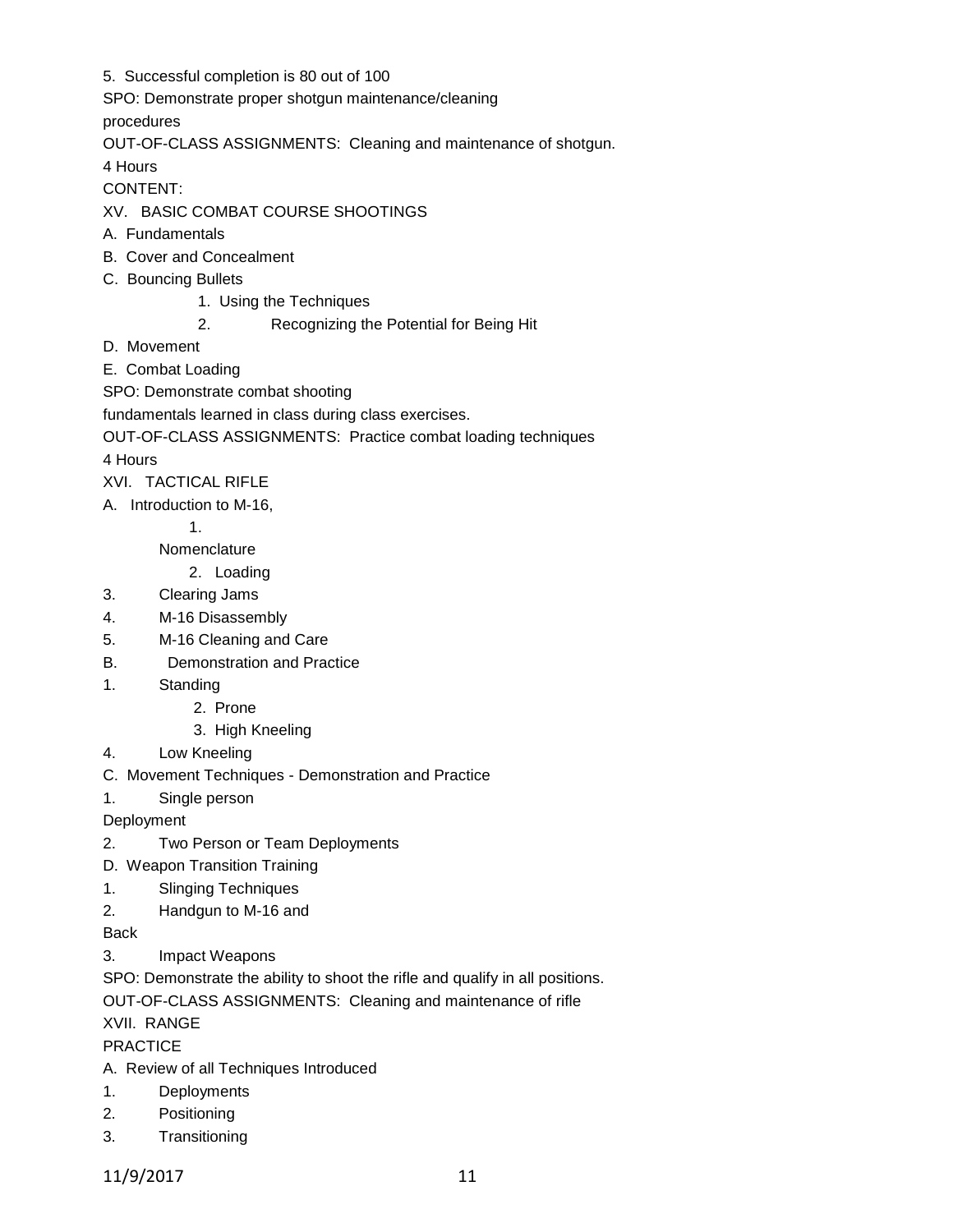#### B. Range Safety and

**Evaluation** 

- 1. Firing the Weapons
- 2. Courses of Fire
- 3. Practical Exercises
- 4. Correcting Errors

4 Hours

XVIII.

### RANGE QUALIFICATION COURSES

- A. Handgun Qualification and Range Firing Line Management Practice
- B. Shotgun Qualification and Range Firing Line Management Practice
- C.

Tactical Rifle Qualification and Range Firing Line Management Practice 4 Hours

XIX STUDENT PRESENTATIONS/COURSE CRITIQUE AND EVALUATIONS PRESENTATIONS WILL FOLLOW THE GUIDELINES AS GIVEN ON DAY 4 OF

## **METHODS OF INSTRUCTION:**

Written exam, teaching exercise, oral teaching presentation, homework, practical application at range.

### **OUT OF CLASS ASSIGNMENTS:**

Required Outside Hours: 8 Assignment Description: Weapons will be holstered, uncased, cleaned, loaded and unloaded

### **METHODS OF EVALUATION:**

Writing assignments Percent of total grade: 20.00 % Percent range of total grade: 20 % to 35 % Written Homework Problem-solving assignments Percent of total grade: 20.00 % Percent range of total grade: 20 % to 35 % Homework Problems; Exams Skill demonstrations Percent of total grade: 40.00 % Percent range of total grade: 40 % to 50 % Class Performance/s; Performance Exams Objective examinations Percent of total grade: 20.00 %

### **REPRESENTATIVE TEXTBOOKS:**

n/a

### **ARTICULATION and CERTIFICATE INFORMATION**

Associate Degree: CSU GE: IGETC: CSU TRANSFER: Not Transferable UC TRANSFER: